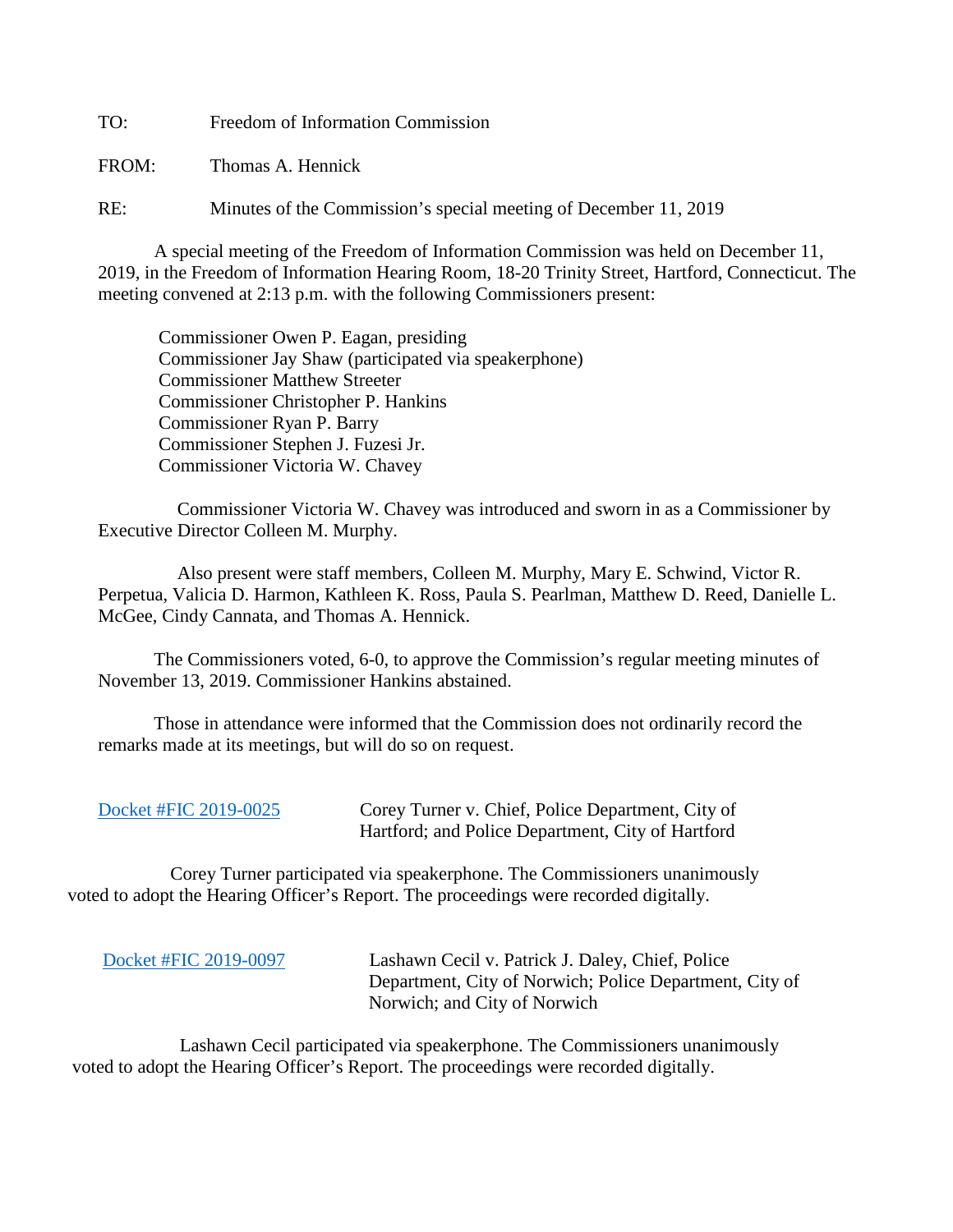[Docket #FIC 2019-0157](https://portal.ct.gov/-/media/FOI/FinalDecisions/2019/Dec11/2019-0157.pdf?la=en) Daniel Wine v. Commissioner, State of Connecticut, Department of Correction; and State of Connecticut, Department of Correction Daniel Wine participated via speakerphone. Tracie Brown appeared on behalf of the respondents The Commissioners voted, 6-1, to adopt the Hearing Officer's Report. Commissioner Chavey voted against adoption. The proceedings were recorded digitally.

| Docket #FIC 2017-0039 | James Torlai v. Chief, Police Department, Town of |
|-----------------------|---------------------------------------------------|
|                       | Darien; and Police Department, Town of Darien     |

The Commissioners unanimously voted to adopt the Hearing Officer's Report.

[Docket #FIC 2017-0065](https://portal.ct.gov/-/media/FOI/FinalDecisions/2019/Dec11/2017-0065%20UPON%20REMAND.pdf?la=en) James Torlai v. Chief, Police Department, Town of Darien; Police Department, Town of Darien; and Town of Darien

The Commissioners unanimously voted to adopt the Hearing Officer's Report.

[Docket #FIC 2019-0013](https://portal.ct.gov/-/media/FOI/FinalDecisions/2019/Dec11/2019-0013.pdf?la=en) Jay Walshon v. First Selectman, Town of Westport; Parks and Recreation Director, Town of Westport; and Town of Westport

 Jay Walshon appeared on his own behalf. Attorney Nicholas Bamonte appeared on behalf of the respondents. The Commissioners unanimously voted to amend the Hearing Officer's Report. The Commissioners voted, 6-0, to adopt the Hearing Officer's Report as amended.\* Commissioner Barry recused himself from this matter. The proceedings were recorded digitally.

 [Docket #FIC 2019-0041](https://portal.ct.gov/-/media/FOI/FinalDecisions/2019/Dec11/2019-0041.pdf?la=en) Maria Pereira v. Chairman, Board of Education, City of Bridgeport; and Board of Education, City of Bridgeport

The Commissioners unanimously voted to adopt the Hearing Officer's Report.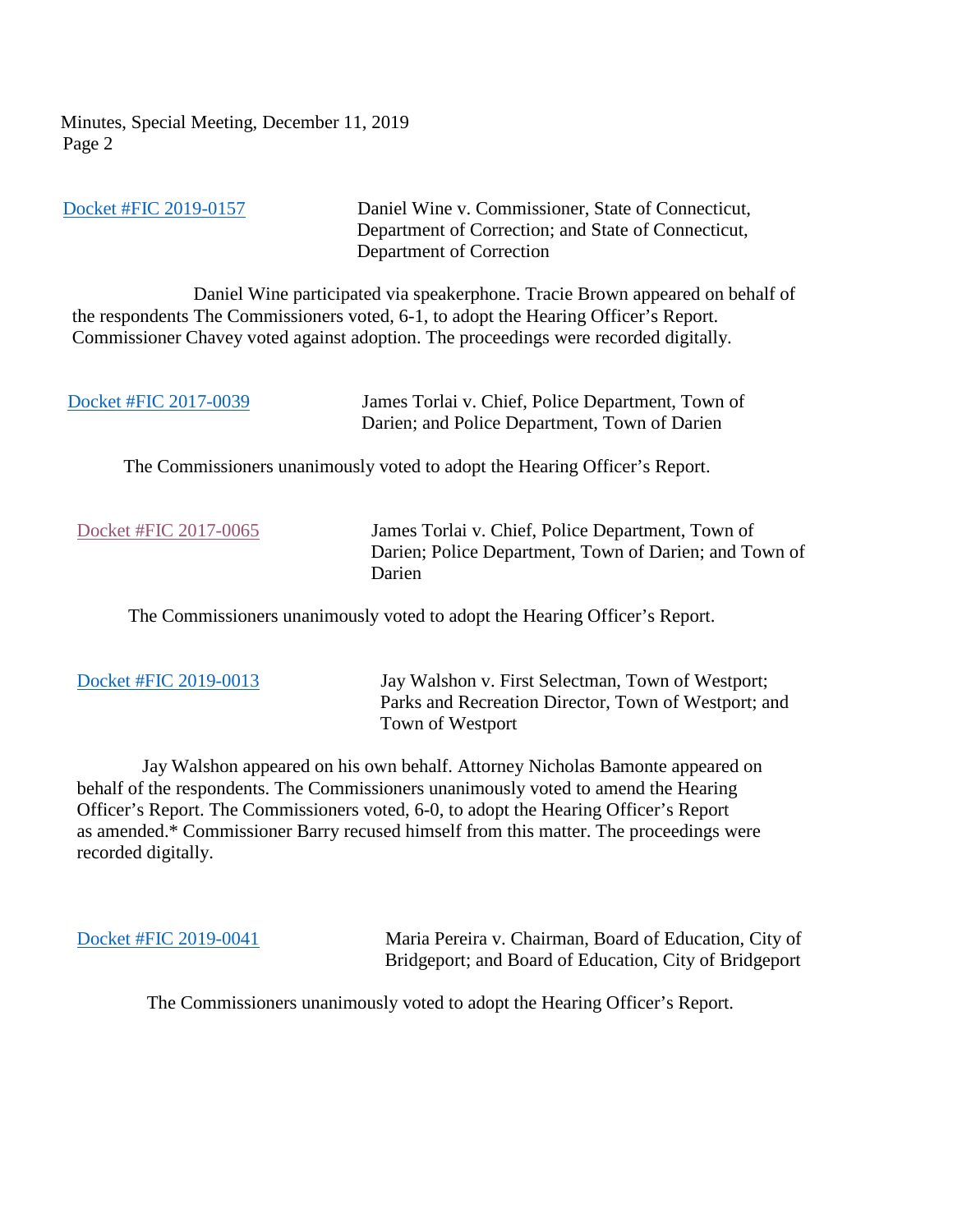[Docket #FIC 2019-0070](https://portal.ct.gov/-/media/FOI/FinalDecisions/2019/Dec11/2019-0070.pdf?la=en) Len Besthoff and NBC Connecticut v. Rollin Cook, Commissioner, State of Connecticut, Department of Correction; State of Connecticut, Department of Correction; Commissioner, State of Connecticut, Department of Mental Health and Addiction Services; and State of Connecticut, Department of Mental Health and Addiction Services

The Commissioners unanimously voted to adopt the Hearing Officer's Report.

[Docket #FIC 2019-0081](https://portal.ct.gov/-/media/FOI/FinalDecisions/2019/Dec11/2019-0081.pdf?la=en) Rosemary Scott v. President, Board of Directors, Knollcrest Tax District; and Board of Directors, Knollcrest Tax District

The Commissioners unanimously voted to adopt the Hearing Officer's Report.

[Docket #FIC 2019-0085](https://portal.ct.gov/-/media/FOI/FinalDecisions/2019/Dec11/2019-0085.pdf?la=en) Richard Cotton v. Chief, Police Department, City of Bridgeport; Police Department, City of Bridgeport; and City of Bridgeport

 Richard Cotton appered on his own behalf. The Commissioners unanimously voted to adopt the Hearing Officer's Report. The proceedings were recorded digitally.

[Docket #FIC 2019-0165](https://portal.ct.gov/-/media/FOI/FinalDecisions/2019/Dec11/2019-0165.pdf?la=en) Anne Howard v. Chief, Police Department, City of Stamford; Police Department, City of Stamford; and City of Stamford

The Commissioners unanimously voted to adopt the Hearing Officer's Report.

[Docket #FIC 2019-0185](https://portal.ct.gov/-/media/FOI/FinalDecisions/2019/Dec11/2019-0185.pdf?la=en) Lizz Milardo, First Selectman, Town of Haddam v. Melissa Schlag, as Selectman, Town of Haddam; and Town of Haddam

The Commissioners unanimously voted to adopt the Hearing Officer's Report.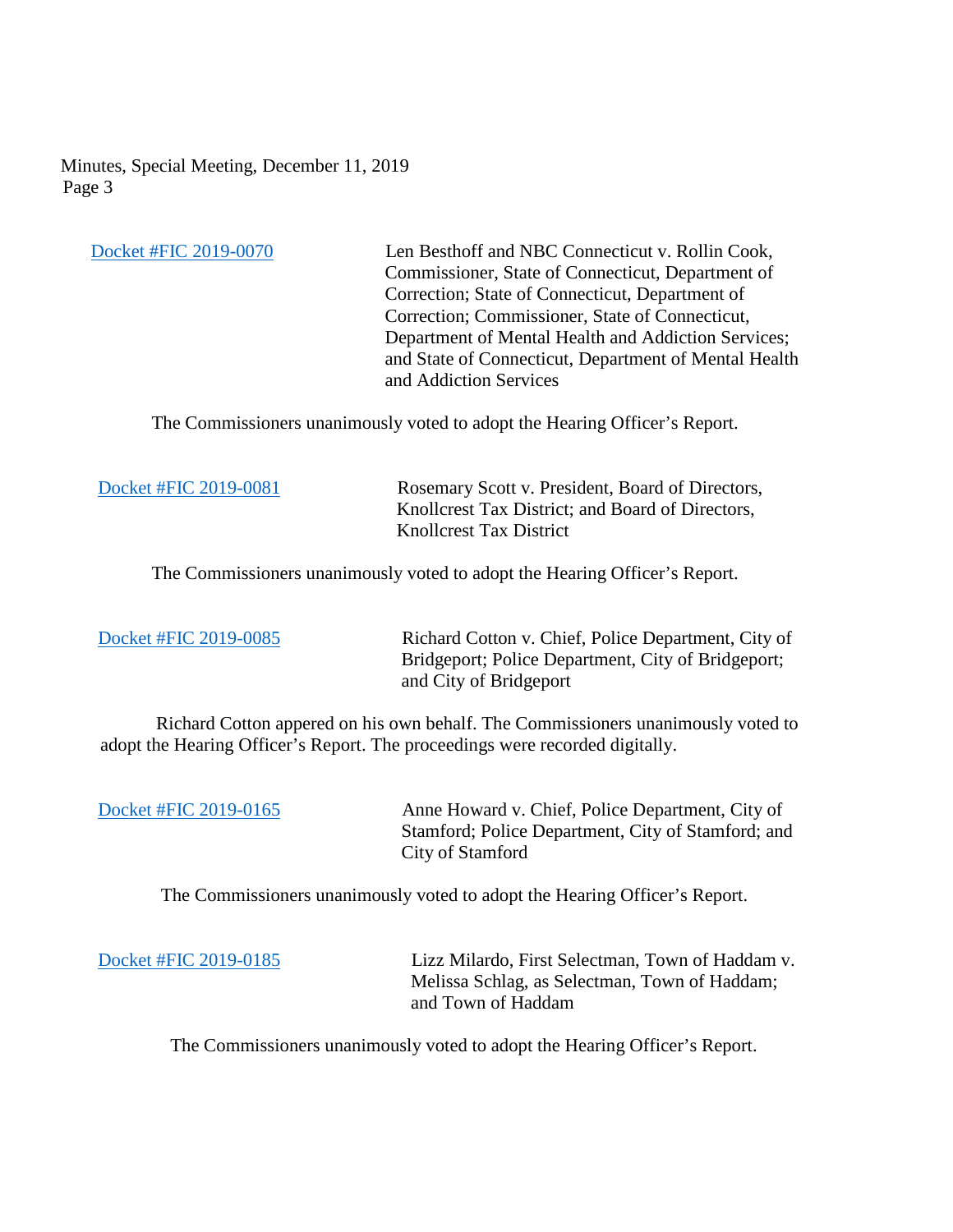[Docket #FIC 2019-0375](https://portal.ct.gov/-/media/FOI/FinalDecisions/2019/Dec11/2019-0375.pdf?la=en) Nancy Rossi v. Chairman, Ethics Commission, City of West Haven; Ethics Commission, City of West Haven; and City of West Haven

The Commissioners unanimously voted to adopt the Hearing Officer's Report.

[Docket #FIC 2019-0500](https://portal.ct.gov/-/media/FOI/FinalDecisions/2019/Dec11/2019-0500.pdf?la=en) Seth Wolfe v. Commissioner, State of Connecticut, Department of Emergency Services and Public Protection; and State of Connecticut, Department of Emergency Services and Public Protection

The Commissioners unanimously voted to adopt the Hearing Officer's Report.

 The Commissioners unanimously voted to deny the *Complainant's Motion for Reconsideration* dated October 29, 2019 and received by the Commission on October 29, 2019, filed by complainant in *Nancy Burton v. Director, Radiation Bureau, State of Connecticut, Department of Energy and Environmental Protection; and State of Connecticut, Department of Energy and Environmental Protection,* Docket #FIC 2018-0669.

Valicia D. Harmon reported on pending appeals.

 Colleen M. Murphy welcomed and introduced to commissioners new paralegal Jennifer Muth.

The meeting was adjourned at 4:31 p.m.

 $\mathcal{L}_\text{max}$  , which is a set of the set of the set of the set of the set of the set of the set of the set of the set of the set of the set of the set of the set of the set of the set of the set of the set of the set of Thomas A. Hennick MINSPECmeeting 12112019/tah/12122019

\* See attached for amendments